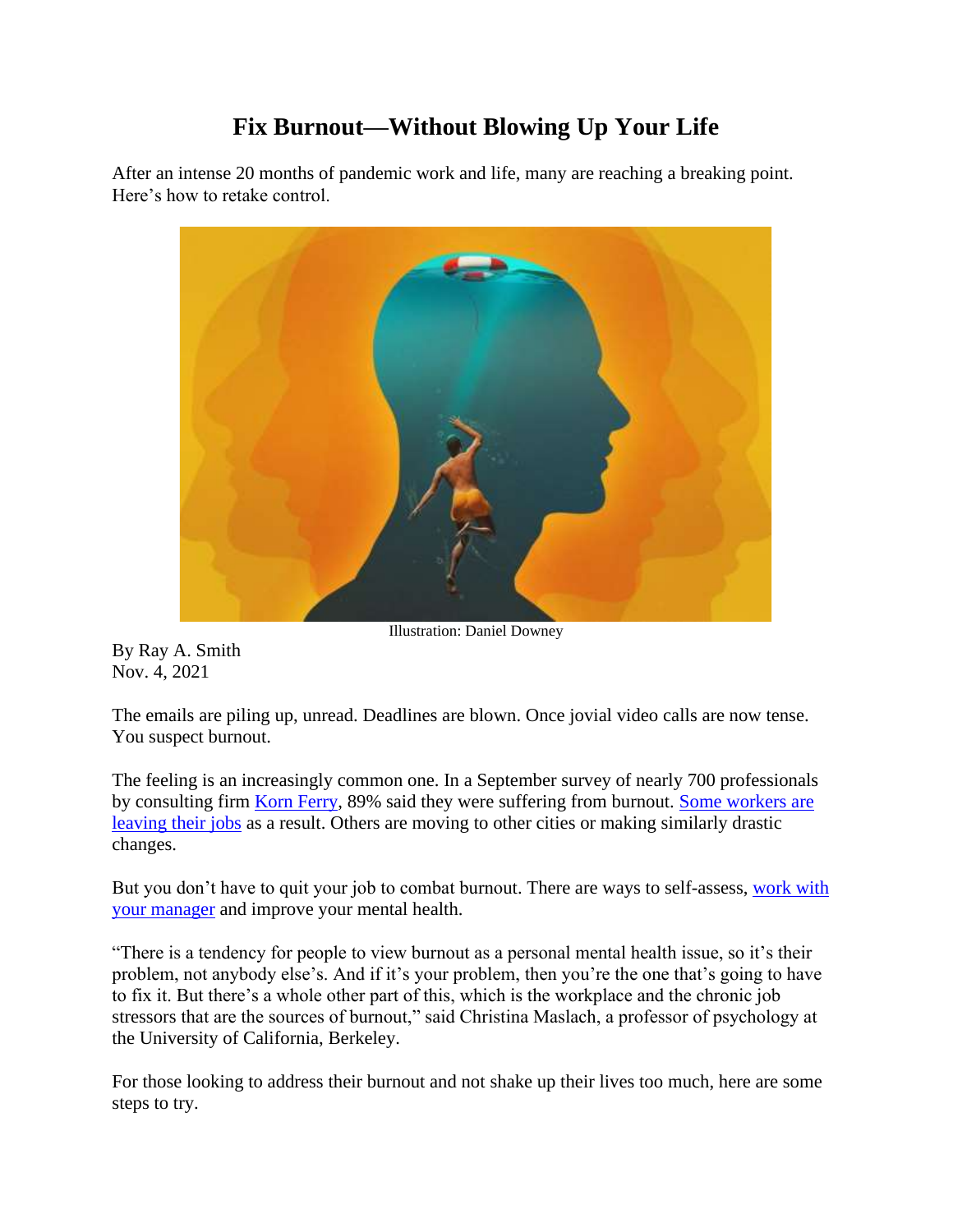## **Take a personal inventory**

Burnout isn't a medical diagnosis, according to the Mayo Clinic, but its signs can manifest mentally and physically. Running through a series of questions can help determine whether you are burned out, depressed or suffering anxiety.

• Are you more impatient with co-workers or clients? More critical of co-workers and clients than before?

- Do you find it hard to concentrate?
- Are you using food, drugs or alcohol to feel better or simply not feel?
- Have your sleep habits changed?
- Do you have unexplained headaches, stomach or bowel problems or other physical complaints?

Jennifer Moss, author of a new book on burnout, says answering yes to such questions could suggest you are burned out. The source of those feelings might be unrelated to work, considering all the impacts of the pandemic.

Ms. Moss and other burnout researchers recommend people who acknowledge the issue probably won't be cured with an extra day off work or trip to the spa. Instead, workers and employees should work together to find a more permanent solution, such as more manageable workloads and timetables, says Ms. Moss.

## **Devise a plan of attack**

Before talking to a manager about feelings of burnout, make a plan and have your thoughts in order, says Lauren McGoodwin, host of the Career Contessa Podcast and author of "Power Moves: How Women Can Pivot, Reboot, and Build a Career of Purpose."

"If you're springing it on them, there's a good chance it's being emotionally fueled," she says of raising the topic of burnout.

Venting might feel good when talking to a friend but could distract your manager from your ultimate goal: help. Instead, she suggests composing an email that states you want to talk about the job's target goals and expectations and how to best meet them.

Ensure the conversation stays positive. Remember it is reasonable to ask your boss to help you prioritize projects, delegate and take vacation time.

"You'll get further in the conversation if you focus less on blaming them and more on asking for help," she says.

#### **Adjust goals and expectations**

At many organizations, employees and bosses are being asked to do more with fewer resources as [some workers quit](https://www.wsj.com/articles/forget-going-back-to-the-officepeople-are-just-quitting-instead-11623576602?mod=article_inline) and businesses choose [to stay lean.](https://www.wsj.com/articles/many-jobs-lost-during-the-coronavirus-pandemic-just-arent-coming-back-11626341401?mod=article_inline) High performers with perfectionist